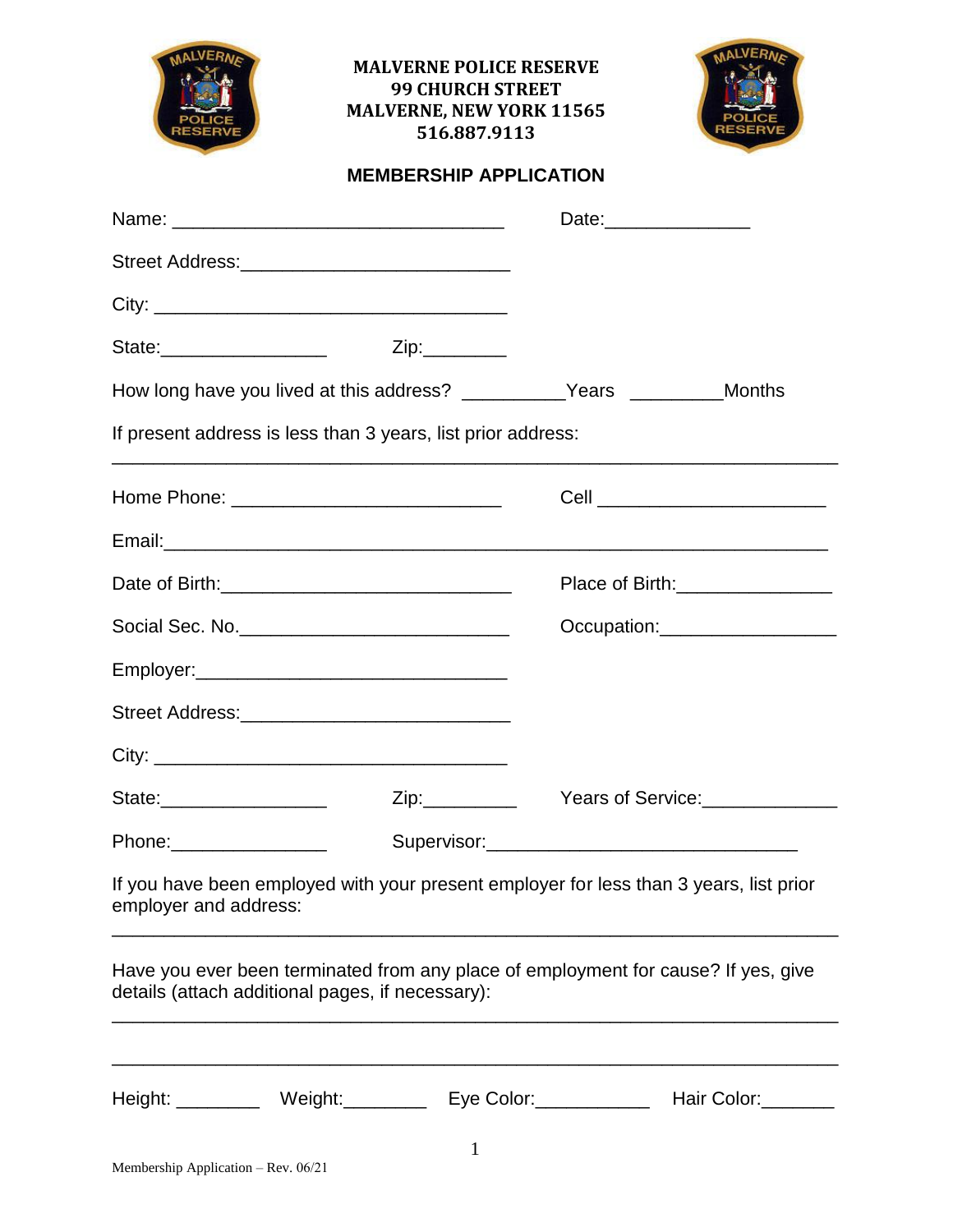



| name, address, and telephone numbers.                                                                                                                                            | List three (3) personal references other than relatives and Police Officers. Provide |
|----------------------------------------------------------------------------------------------------------------------------------------------------------------------------------|--------------------------------------------------------------------------------------|
|                                                                                                                                                                                  |                                                                                      |
|                                                                                                                                                                                  |                                                                                      |
|                                                                                                                                                                                  |                                                                                      |
|                                                                                                                                                                                  | Are you currently a member of any other volunteer organization?                      |
|                                                                                                                                                                                  |                                                                                      |
|                                                                                                                                                                                  |                                                                                      |
|                                                                                                                                                                                  | How did you find out about the Police Reserve?__________________________________     |
| Check any that apply<br>() Give back to the community<br>() Professional development<br>() Improve safety in the community<br>() Desire to become more involved in the community | Briefly explain why you want to become a member of the Malverne Police Reserve.      |
| Have you ever been arrested? () Yes () No                                                                                                                                        | If yes, give details including outcome (attach additional pages, if necessary):      |
|                                                                                                                                                                                  |                                                                                      |
|                                                                                                                                                                                  |                                                                                      |

Have you ever received a summons (other than parking)?( ) Yes ( ) No If yes, give details including outcome (attach additional pages, if necessary):

\_\_\_\_\_\_\_\_\_\_\_\_\_\_\_\_\_\_\_\_\_\_\_\_\_\_\_\_\_\_\_\_\_\_\_\_\_\_\_\_\_\_\_\_\_\_\_\_\_\_\_\_\_\_\_\_\_\_\_\_\_\_\_\_\_\_\_\_\_\_

\_\_\_\_\_\_\_\_\_\_\_\_\_\_\_\_\_\_\_\_\_\_\_\_\_\_\_\_\_\_\_\_\_\_\_\_\_\_\_\_\_\_\_\_\_\_\_\_\_\_\_\_\_\_\_\_\_\_\_\_\_\_\_\_\_\_\_\_\_\_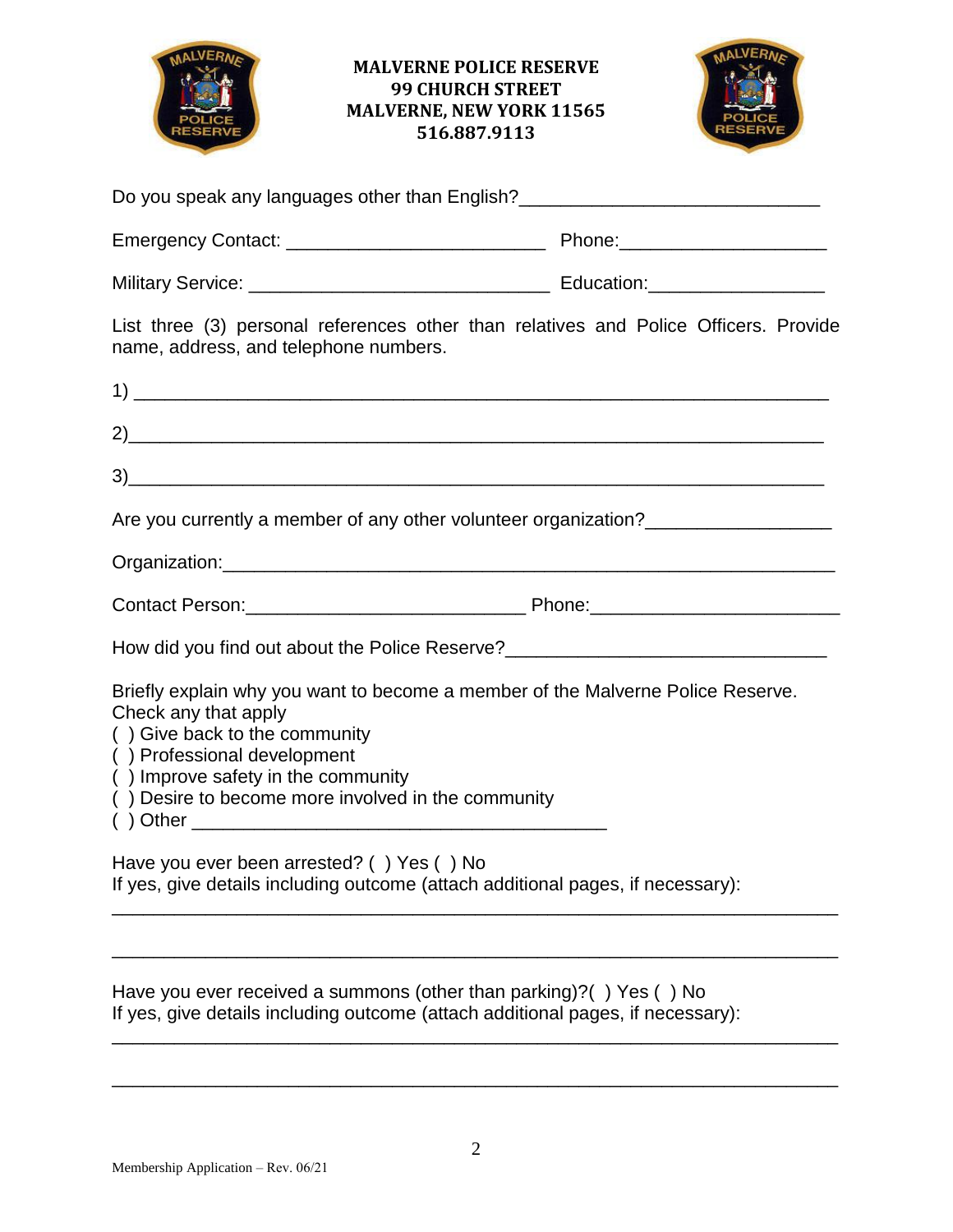



#### **MEDICAL HISTORY**

| Name: | Date: |
|-------|-------|
|       |       |

1. Are you in good health?\_\_\_\_\_\_\_\_\_\_\_\_\_\_\_\_\_\_\_\_\_\_\_\_\_\_\_\_\_\_\_\_\_\_\_\_\_\_\_\_\_\_

2. Have you ever been discharged from military service due to any physical or mental reasons?

3. Do you have any medical condition which may limit your ability to serve as a Reserve Officer?

4. To what extent do you consume alcohol? (Select one)

- ( ) None
- ( ) Less than 1 drink per week
- ( ) 1-4 drinks per week
- ( ) 4-8 drinks per week
- ( ) 8 or more drinks per week

5. Are you presently, or have you used any illegal drugs in the last three (3) years? (if, yes please describe)

\_\_\_\_\_\_\_\_\_\_\_\_\_\_\_\_\_\_\_\_\_\_\_\_\_\_\_\_\_\_\_\_\_\_\_\_\_\_\_\_\_\_\_\_\_\_\_\_\_\_\_\_\_\_\_\_\_\_\_\_\_\_\_\_\_\_\_\_

6. Have you ever had, been told that you had, consulted or been treated by a physician or other practitioner for any of the following (check all that apply)

( ) Nervous or mental symptoms, epilepsy, convulsions or depression?

( ) Disease of the heart or blood?

( ) Lung disorder, asthma, persistent cough, bronchitis or tuberculosis?

( ) Any chest pains, shortness of breath, coronary artery disease or angina pectoris?

\_\_\_\_\_\_\_\_\_\_\_\_\_\_\_\_\_\_\_\_\_\_\_\_\_\_\_\_\_\_\_\_\_\_\_\_\_\_\_\_\_\_\_\_\_\_\_\_\_\_\_\_\_\_\_\_\_\_\_\_\_\_\_\_

\_\_\_\_\_\_\_\_\_\_\_\_\_\_\_\_\_\_\_\_\_\_\_\_\_\_\_\_\_\_\_\_\_\_\_\_\_\_\_\_\_\_\_\_\_\_\_\_\_\_\_\_\_\_\_\_\_\_\_\_\_\_\_\_

( ) Increased or abnormal blood pressure?

( ) Stomach or intestinal disorder?

( ) Diabetes?

( ) Dizziness, severe headaches or loss of consciousness?

( ) Have you had any surgical operations? (if yes, please describe)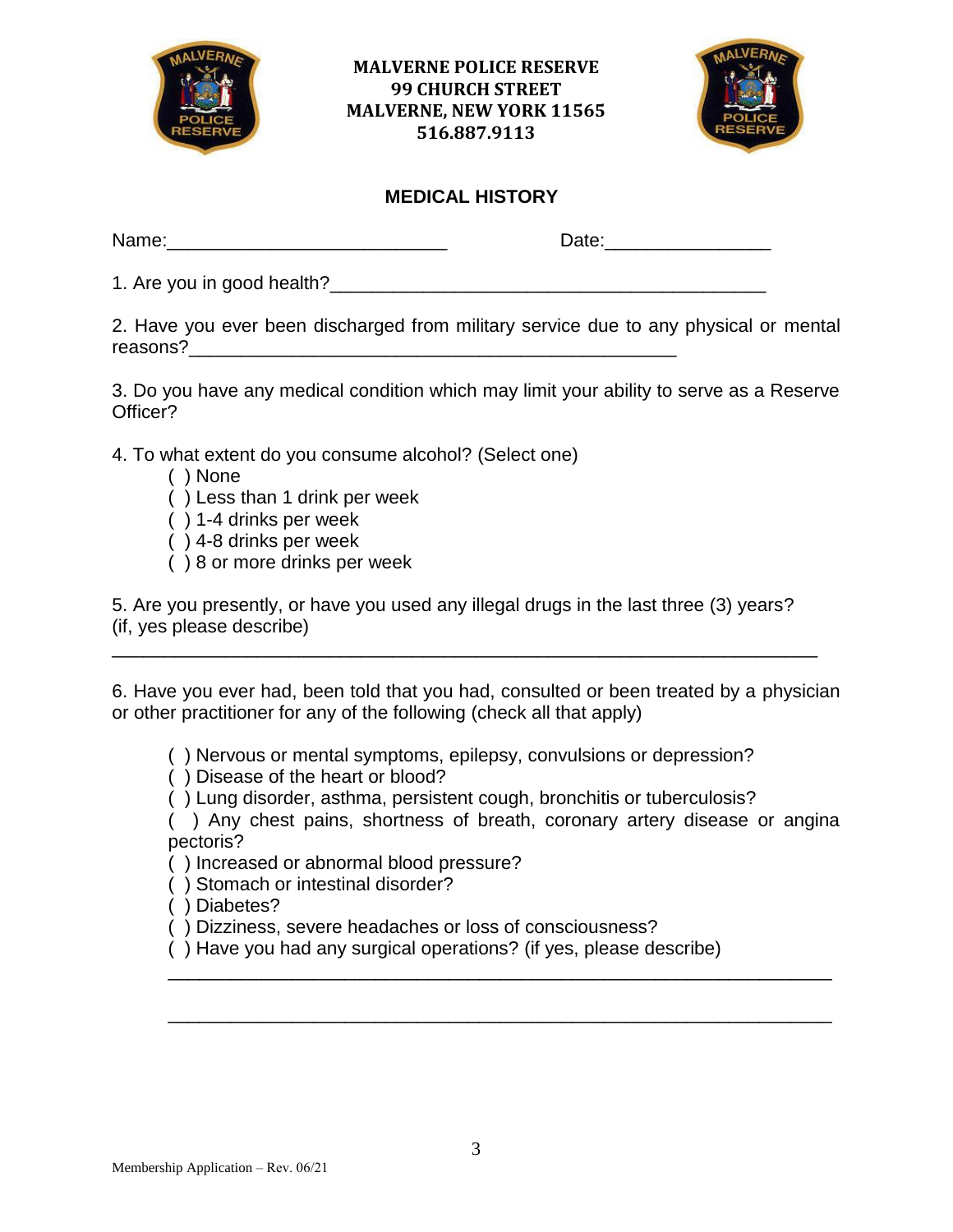



7. Have you had any of the following in the past 5 years:

| $X$ -rays?                           | Date: |
|--------------------------------------|-------|
| Electrocardiogram?                   | Date: |
| Blood Examinations or other studies? | Date: |

8. When was your last medical examination?\_\_\_\_\_\_\_\_\_\_\_\_\_\_\_\_\_\_\_\_\_\_\_\_\_\_\_\_\_\_\_\_\_

9. Are you currently taking any prescription drugs? (If yes, please list them, attach additional pages if necessary) \_\_\_\_\_\_\_\_\_\_\_\_\_\_\_\_\_\_\_\_\_\_\_\_\_\_\_\_\_\_\_\_\_\_\_\_\_\_\_\_\_\_\_\_\_\_\_\_\_\_\_\_\_\_\_\_\_\_\_\_\_\_\_\_

10. Other than information provided above, during the past five (5) years have you:

Consulted, been treated or examined by a physician or practitioner?<br>\_\_\_\_\_\_\_\_\_\_\_\_\_

Been treated, attended or examined by a physician requiring confinement in a hospital, clinic, sanitarium or related institution?

11. Have you had any significant weight gain or loss in the past five (5) years?\_\_\_\_\_\_

Use the space below to explain the details for any of the above question to which you answered yes, or for any other relevant information.

\_\_\_\_\_\_\_\_\_\_\_\_\_\_\_\_\_\_\_\_\_\_\_\_\_\_\_\_\_\_\_\_\_\_\_\_\_\_\_\_\_\_\_\_\_\_\_\_\_\_\_\_\_\_\_\_\_\_\_\_\_\_\_\_\_\_\_\_\_\_

\_\_\_\_\_\_\_\_\_\_\_\_\_\_\_\_\_\_\_\_\_\_\_\_\_\_\_\_\_\_\_\_\_\_\_\_\_\_\_\_\_\_\_\_\_\_\_\_\_\_\_\_\_\_\_\_\_\_\_\_\_\_\_\_\_\_\_\_\_\_

\_\_\_\_\_\_\_\_\_\_\_\_\_\_\_\_\_\_\_\_\_\_\_\_\_\_\_\_\_\_\_\_\_\_\_\_\_\_\_\_\_\_\_\_\_\_\_\_\_\_\_\_\_\_\_\_\_\_\_\_\_\_\_\_\_\_\_\_\_\_

\_\_\_\_\_\_\_\_\_\_\_\_\_\_\_\_\_\_\_\_\_\_\_\_\_\_\_\_\_\_\_\_\_\_\_\_\_\_\_\_\_\_\_\_\_\_\_\_\_\_\_\_\_\_\_\_\_\_\_\_\_\_\_\_\_\_\_\_\_\_

\_\_\_\_\_\_\_\_\_\_\_\_\_\_\_\_\_\_\_\_\_\_\_\_\_\_\_\_\_\_\_\_\_\_\_\_\_\_\_\_\_\_\_\_\_\_\_\_\_\_\_\_\_\_\_\_\_\_\_\_\_\_\_\_\_\_\_\_\_\_

\_\_\_\_\_\_\_\_\_\_\_\_\_\_\_\_\_\_\_\_\_\_\_\_\_\_\_\_\_\_\_\_\_\_\_\_\_\_\_\_\_\_\_\_\_\_\_\_\_\_\_\_\_\_\_\_\_\_\_\_\_\_\_\_\_\_\_\_\_\_

\_\_\_\_\_\_\_\_\_\_\_\_\_\_\_\_\_\_\_\_\_\_\_\_\_\_\_\_\_\_\_\_\_\_\_\_\_\_\_\_\_\_\_\_\_\_\_\_\_\_\_\_\_\_\_\_\_\_\_\_\_\_\_\_\_\_\_\_\_\_

\_\_\_\_\_\_\_\_\_\_\_\_\_\_\_\_\_\_\_\_\_\_\_\_\_\_\_\_\_\_\_\_\_\_\_\_\_\_\_\_\_\_\_\_\_\_\_\_\_\_\_\_\_\_\_\_\_\_\_\_\_\_\_\_\_\_\_\_\_\_

\_\_\_\_\_\_\_\_\_\_\_\_\_\_\_\_\_\_\_\_\_\_\_\_\_\_\_\_\_\_\_\_\_\_\_\_\_\_\_\_\_\_\_\_\_\_\_\_\_\_\_\_\_\_\_\_\_\_\_\_\_\_\_\_\_\_\_\_\_\_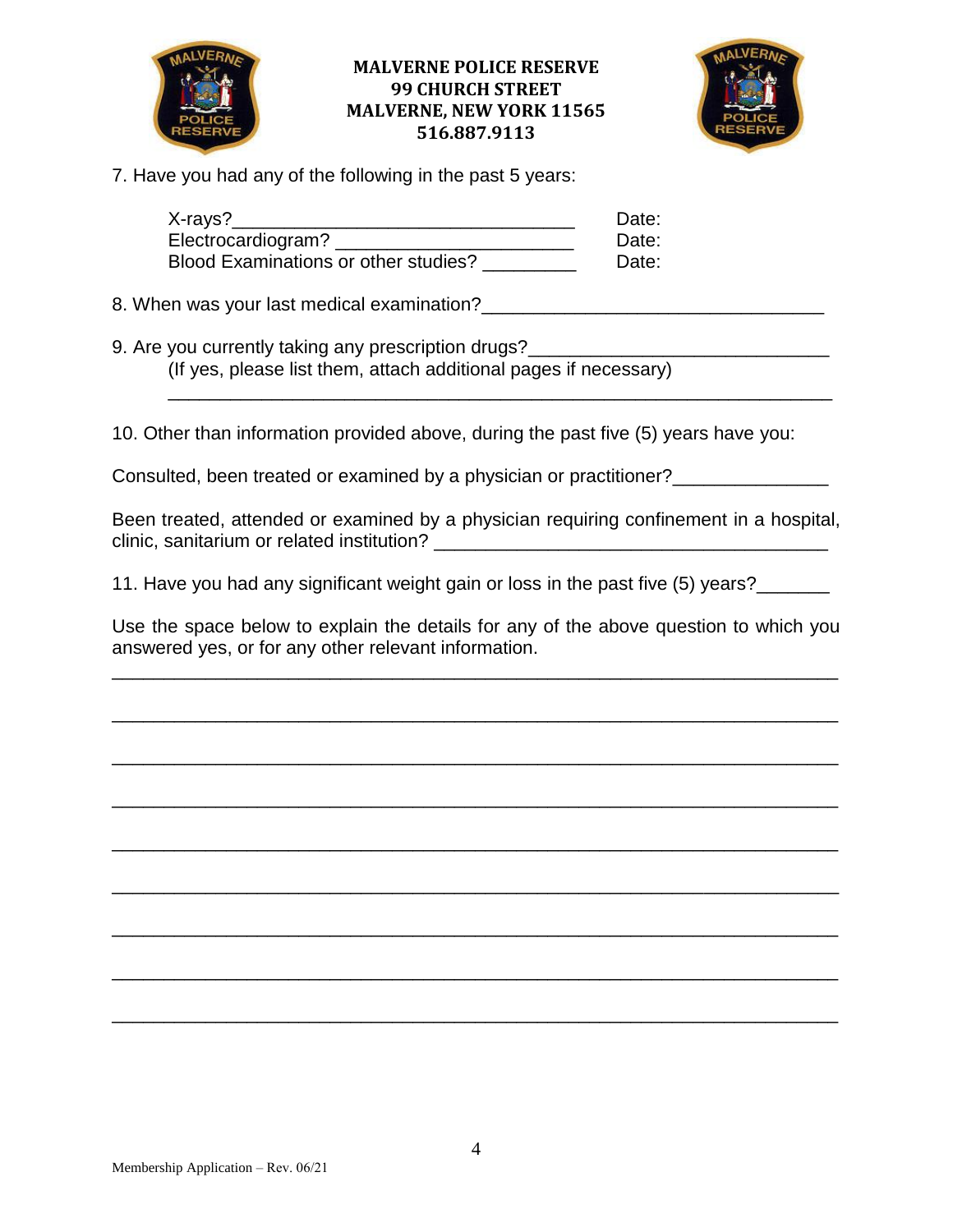



#### **MOTOR VEHICLE INFORMATION**

If you own more than one (1) vehicle, please provide information on your primary vehicle. Attach a photocopy of your driver's license, vehicle registration and insurance identification card to the back of this form.

| Registration No.: Management Contract and Contract of the Registration No.: |
|-----------------------------------------------------------------------------|
| Registration Expiration Date:<br><u> Legistration Expiration Date:</u>      |
|                                                                             |
|                                                                             |
|                                                                             |
|                                                                             |
|                                                                             |
|                                                                             |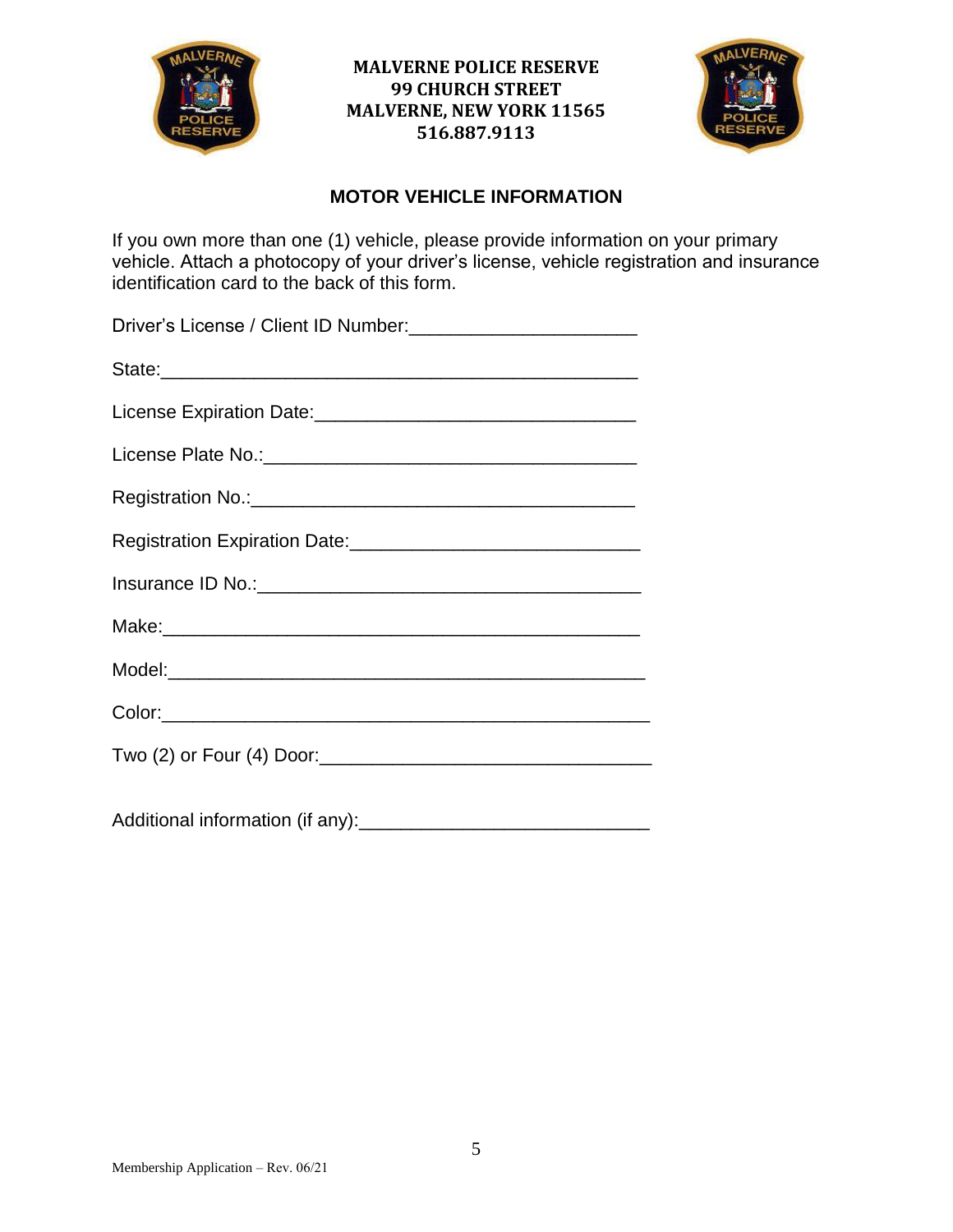



### **GENERAL AVAILABILITY FOR DUTY**

| <b>DAY</b> | <b>TIME</b> |
|------------|-------------|
| Sunday     |             |
| Monday     |             |
| Tuesday    |             |
| Wednesday  |             |
| Thursday   |             |
| Friday     |             |
| Saturday   |             |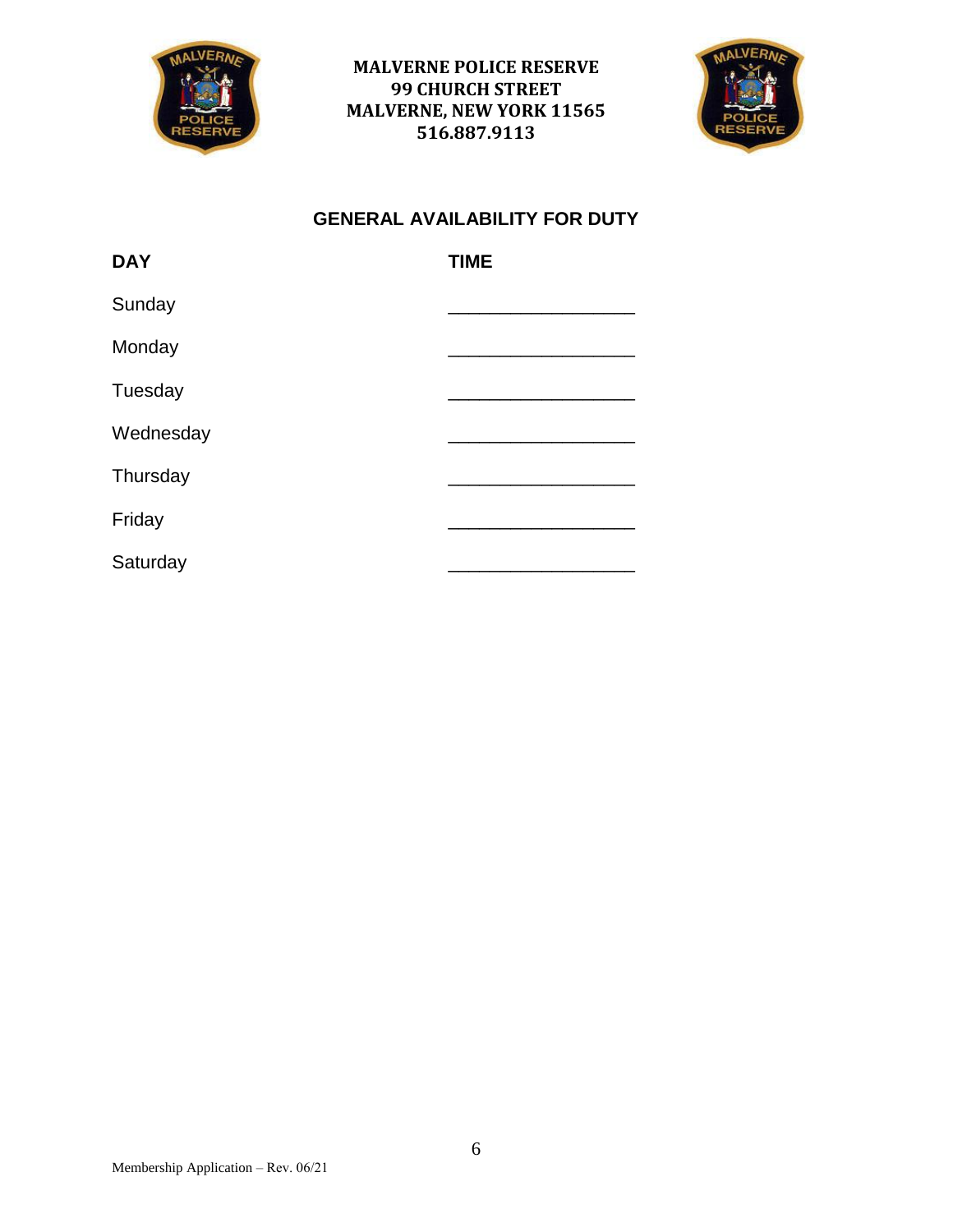



I, \_\_\_\_\_\_\_\_\_\_\_\_\_\_\_\_\_\_\_\_\_\_\_\_\_\_\_\_\_\_\_ , am volunteering for, and making a commitment to the Malverne Police Reserve.

I understand that I am to be available fifty-two (52) weeks of the year, less time for vacation. I will do all my scheduled tours of duty or, if I cannot, I will make arrangements as set forth in the rules and regulations of the Malverne Police Reserve.

I also understand that it is my responsibility to inform the appropriate authority as to my monthly availability as set forth in the rules and regulations of the Malverne Police Reserve.

I further understand that is my responsibility to be available for all special assignments and emergencies for which I may be called and that under such circumstances, it will be my priority to report for duty when called upon.

I understand that failure to follow the rules and regulations of the Malverne Police Reserve may result in disciplinary action being taken against me as prescribed by the rules and regulations.

After reading the above statement, I acknowledge that I fully understand and accept this commitment to the Malverne Police Reserve.

Signature: \_\_\_\_\_\_\_\_\_\_\_\_\_\_\_\_\_\_\_\_\_\_\_\_\_\_\_\_\_\_\_\_\_\_\_\_\_\_\_\_\_\_\_\_\_\_\_\_

Date: \_\_\_\_\_\_\_\_\_\_\_\_\_\_\_\_\_\_\_\_\_\_\_\_\_\_\_\_\_\_\_\_\_\_\_

Reserve Officer witnessing signature: \_\_\_\_\_\_\_\_\_\_\_\_\_\_\_\_\_\_\_\_\_\_\_\_\_\_\_\_\_\_\_\_\_\_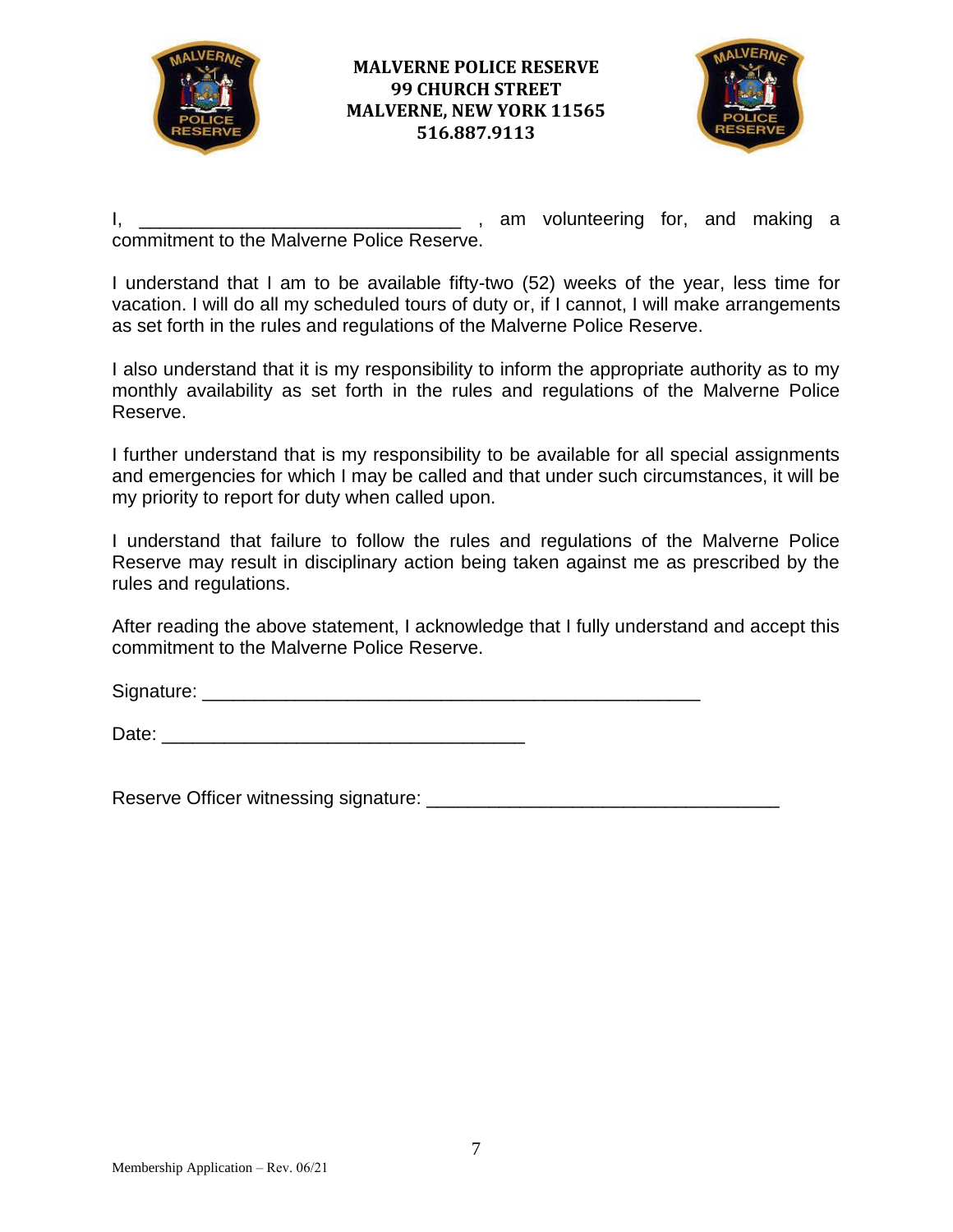



#### **SIGNATURE PAGE**

By signing this application, I certify that I have answered all the questions accurately and completely to the best of my ability and that I have fully disclosed all requested information.

I understand and acknowledge that application and attachments will be processed by the Malverne Police Department and reviewed by the Chief of Police.

|                        | Date: _____________ |
|------------------------|---------------------|
| Approved: () Yes () No |                     |
|                        | Date:___________    |
|                        |                     |
|                        |                     |
|                        |                     |
|                        |                     |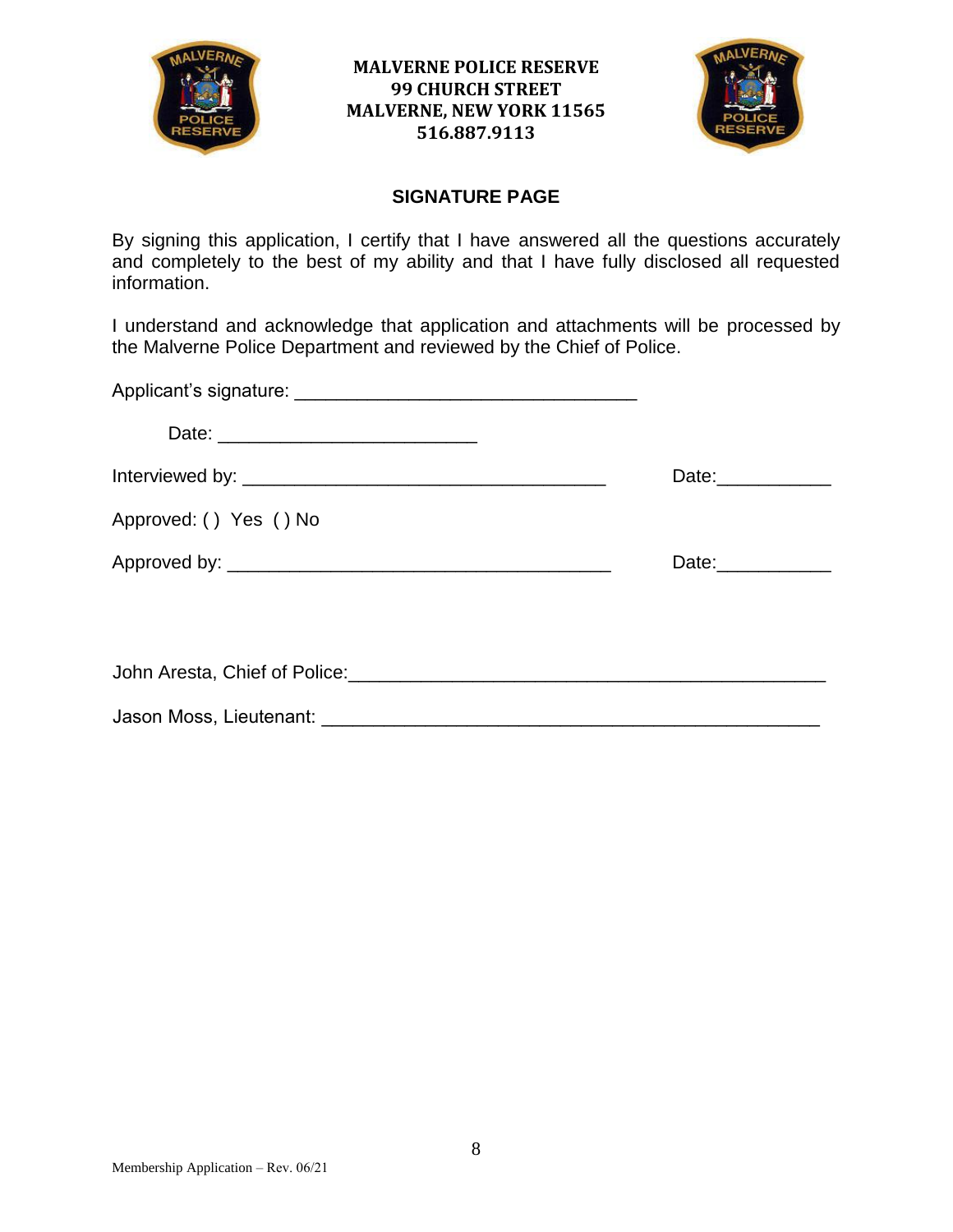



#### **RELEASE OF INFORMATION**

I, the undersigned, hereby authorize the release to the Malverne Police Reserve and the Malverne Police Department of any and all records which may relate to my background, experience and qualifications for the position of Police Reserve Officer and, which reflect upon my merit and fitness for public service, including but not limited to: personal, employment, medical, physical and arrest records and reports.

I hereby authorize the release of any and all drug and, or alcohol rehabilitation records and reports and to execute any additional forms necessary to release such records upon request.

In addition, I agree to release any and all persons and legal entities from any and all liability arising out of the release of the records described herein to the parties specified herein.

I am aware that this instrument may be photocopied in its use, and hereby acknowledge the validity of my signature on such duplicated copies.

| State of New York)                                                                                                                                                                                                            |  |  |
|-------------------------------------------------------------------------------------------------------------------------------------------------------------------------------------------------------------------------------|--|--|
| County of Nassau) ss:                                                                                                                                                                                                         |  |  |
|                                                                                                                                                                                                                               |  |  |
| before me personally came example and a series of the series of the series of the series of the series of the series of the series of the series of the series of the series of the series of the series of the series of the |  |  |
| to me known to be the individual described herein and who executed the foregoing<br>instrument and acknowledge that he (she) executed the same.                                                                               |  |  |

| Signature:           |  |  |
|----------------------|--|--|
| <b>Notary Public</b> |  |  |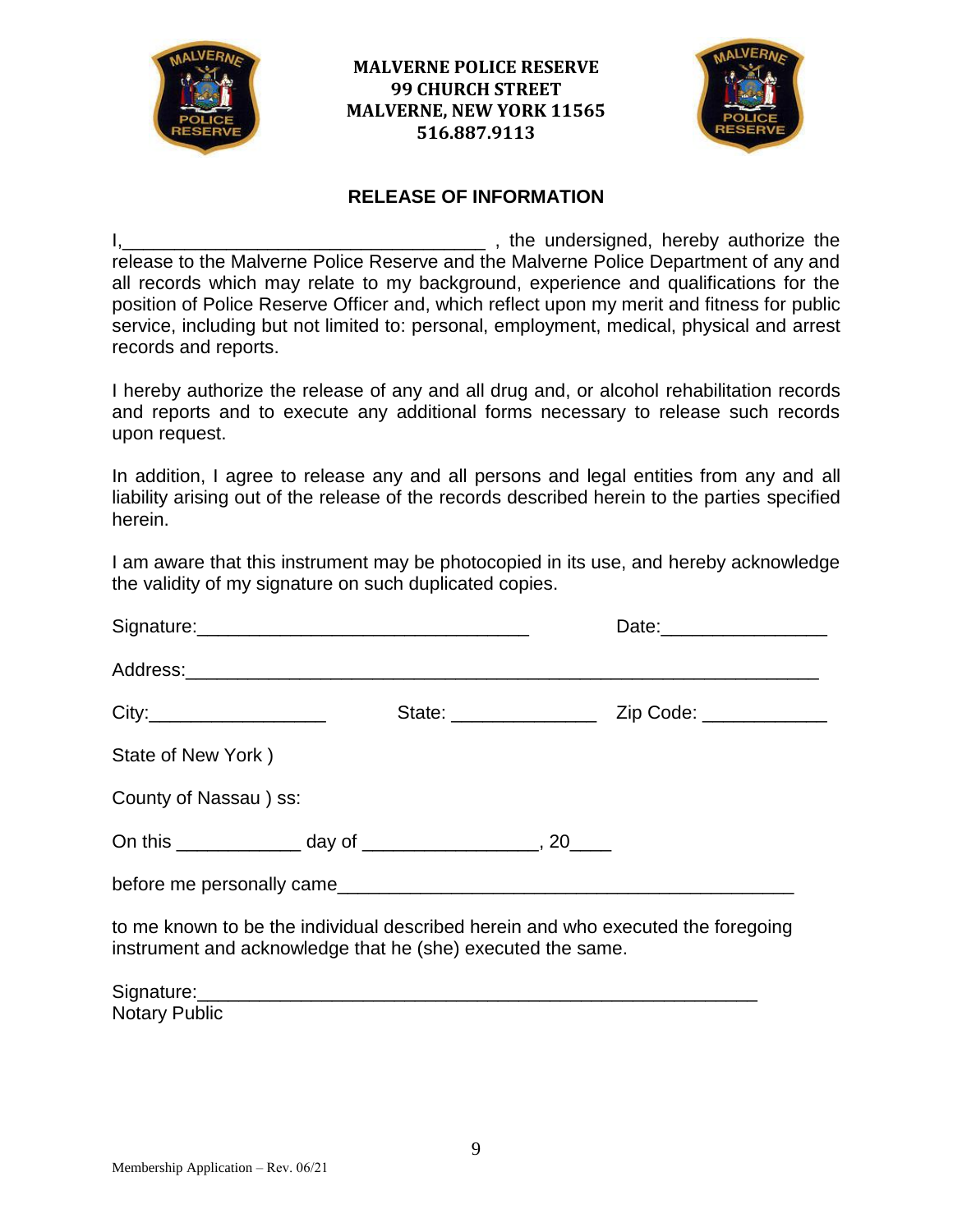



## **INFORMATION SUMMARY**

(To Be Completed By Commanding Officer)

|                                                 | Work Phone: _________________________ |
|-------------------------------------------------|---------------------------------------|
|                                                 |                                       |
|                                                 |                                       |
|                                                 |                                       |
| Approved by Chief of Police: () Yes () No Date: |                                       |
|                                                 |                                       |
|                                                 |                                       |
|                                                 |                                       |
|                                                 |                                       |
|                                                 |                                       |